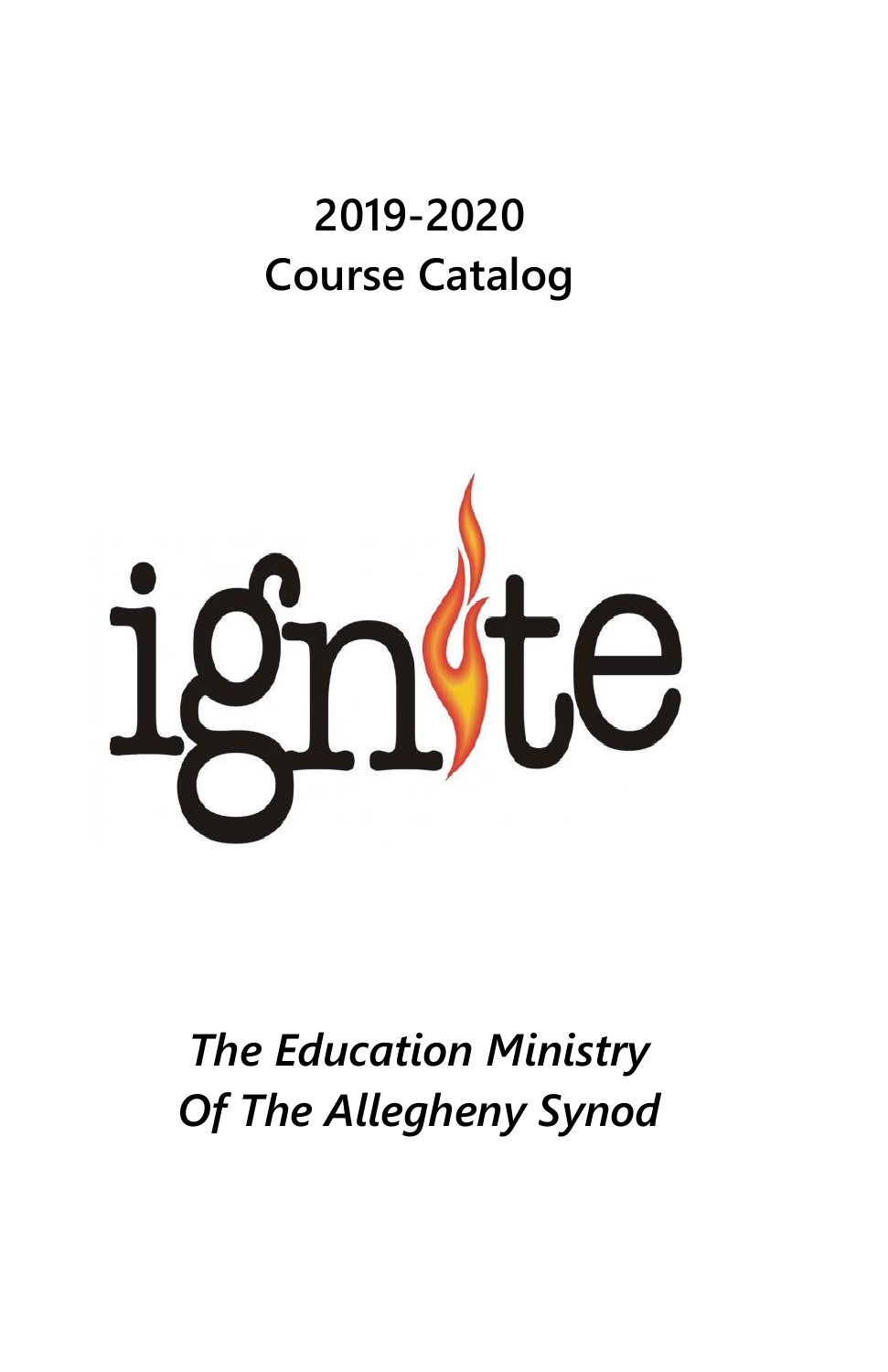*Ignite supports lifelong learning for adults through workshops, classes, and community engagement*

Anyone interested in learning more about Scripture, Lutheran doctrine, worship, prayer, and other aspects of our Christian faith is welcome to take a class.

#### **How does the Ignite program work?**

*1. You can take a class that interests you.*

You can take one or more classes to explore how the Holy Spirit is working in your life, to enhance your current discipleship, ministry as a teacher, youth worker, musician, visitor, worship assistant, etc.

2. *You can take courses to become an Authorized Lay Worship Leader (LWL).*  If you decide you would like to pursue this track, it typically takes one to two years to complete the program. Upon completion of the program, participants will be authorized to lead worship and preach at Services of the Word in our Allegheny Synod congregations when and where there is a need.

3. *You can attend a workshop.* Workshops based on a theme will be held in different parts of the Allegheny Synod. Workshop days will consist of a keynote speaker and several workshops from which to choose.

After reviewing this year's course offerings you decide to take the leap and register for a class, complete the registration form and return it to the Ignite registrar. You will be contacted by the instructor prior to class with a list of reading materials and any other information you might need for the class itself.

Once the course is completed, the instructor will submit an attendance sheet to the registrar. A record of participation is particularly important for those seeking authorization as a Lay Worship Leader.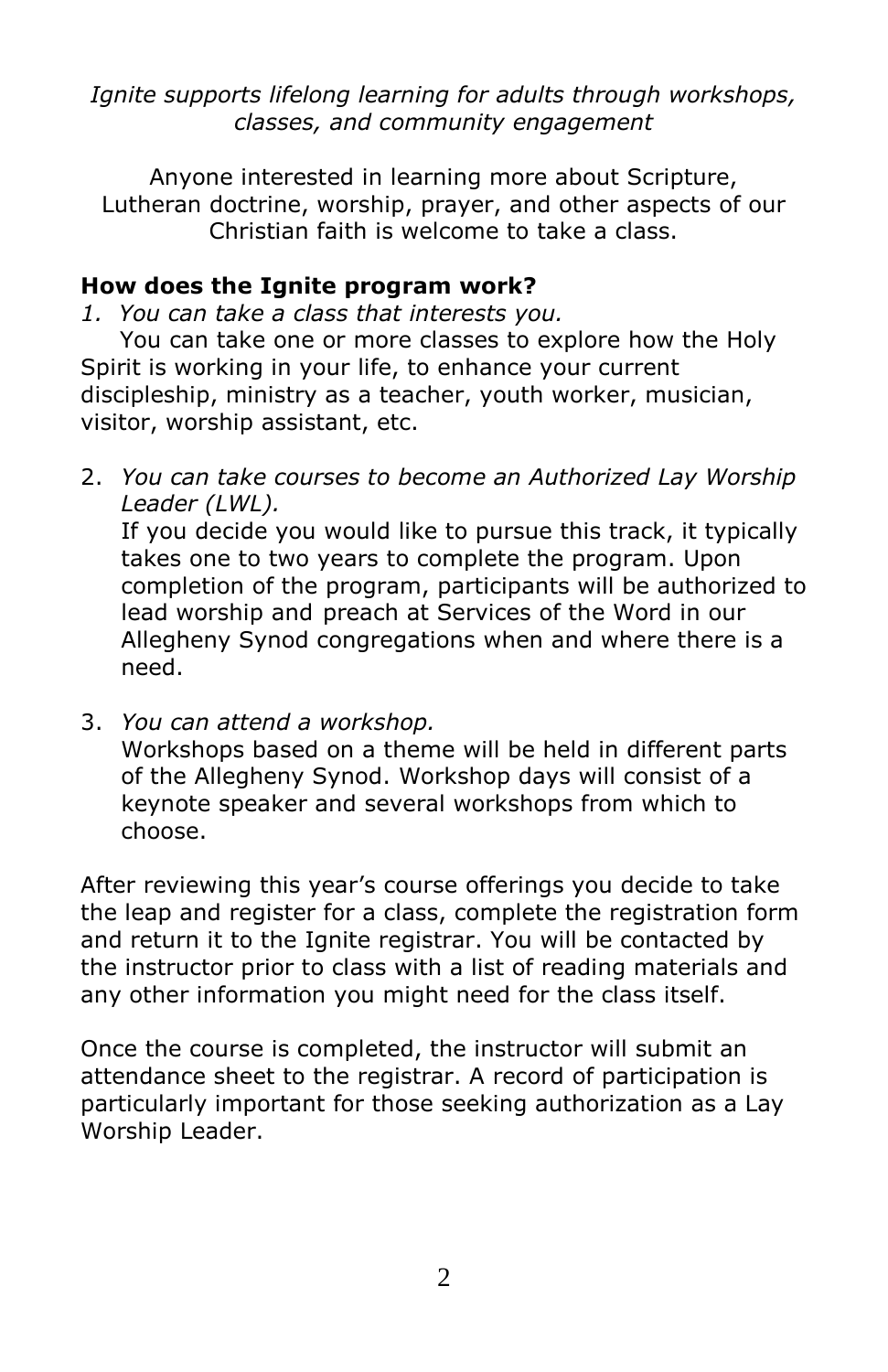# **Where are classes held?**

Classes listed in this brochure meet the requirements for Lay Worship Leader Authorization. Classes listed in this brochure also may be taken for personal enrichment. Classes are taught on Saturdays from 9:00 A.M. to 3:00 P.M. at a location chosen by the instructor – usually their home congregation or the Synod Office in Altoona. Other Ignite classes might be offered in various locations throughout the synod at varying times. Workshops will be scheduled at the convenience of speakers.

# **Who administers the program?**

The Education Committee of the Allegheny Synod administers the program. Faculty members are pastors and educators from within the Synod and surrounding area. The Bishop of the Allegheny Synod will officiate the Authorization Service of Lay Worship Leaders.

Along with this brochure, Ignite course information and registration materials are available on our synod website at [alleghenysynod.org](http://www.alleghenysynod.org/) and by following our Synod Facebook page.

The opportunity to come together for life-long learning and faith formation is a blessing. It is our prayer that the Holy Spirit will ignite your heart through faith.

# **Requirements for Lay Worship Leaders**

Saturday Classes

| Old Testament                    | [3 session class] |
|----------------------------------|-------------------|
| New Testament                    | [3 session class] |
| Liturgy & Practicum              | [4 session class] |
| Spirituality                     | [1 session class] |
| Church History                   | [2 session class] |
| Luther's Catechism               | [2 session class] |
| Lutheran Confessions             | [3 session class] |
| Preaching & Practicum            | [4 session class] |
| <b>Stewardship &amp; Mission</b> | [1 session class] |
| <b>Other Requirements</b>        |                   |
|                                  |                   |

2 classes for personal enrichment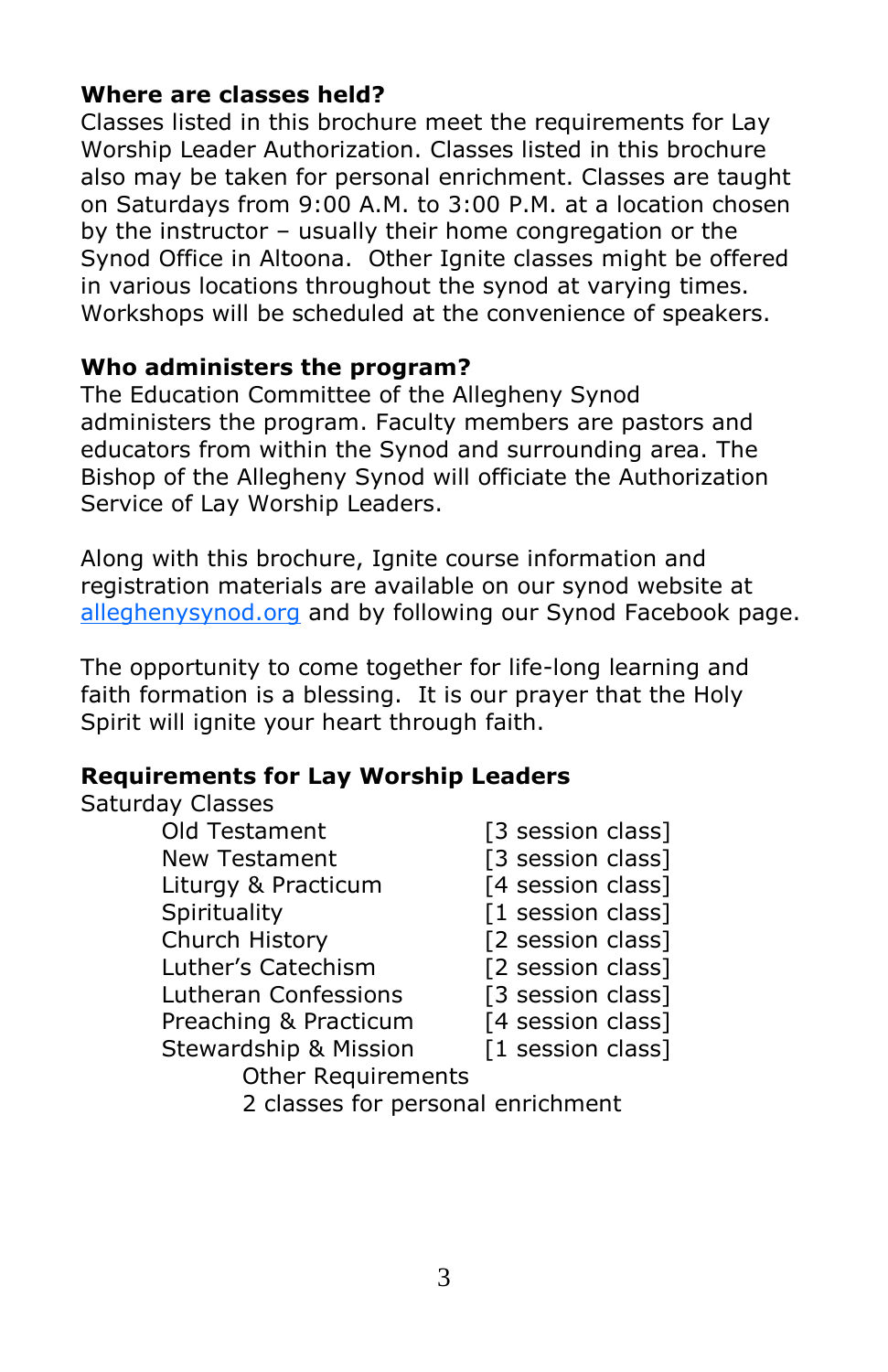# **Additional notes:**

The most current schedule will be presented at the beginning of course year orientation, posted online and shared within the Allegheny Synod's Lutheran Letter and Facebook page. The class schedule is subject to change.

Please register and submit payment at least two weeks prior to the scheduled start date for any of the classes in which you wish to participate. Upon receipt of registration/payment your name will be added to the class list and you will be notified of materials needed or any changes or cancellations.

If you cannot attend a class for which you have registered, please contact your instructor directly. Instructor contact information will be provided upon receipt of course registration.

The document, *Operating Principles for Authorized Lay Worship Leaders in the Allegheny Synod,* provides details of the ongoing requirements necessary to maintain authorization.

#### **Program Fees**

Saturday Classes

| 1 session class                 | 6 hours  | \$30  |
|---------------------------------|----------|-------|
| 2 session class                 | 12 hours | \$60  |
| 3 session class                 | 18 hours | \$9N  |
| 4 session class                 | 24 hours | \$120 |
| Entire year of classes          |          |       |
| for Lay Worship Leader Training | \$350    |       |

*Please note: for those who have financial need, your congregation may have leadership training funds to help offset the costs. Ignite Scholarship monies also are available. Contact the Synod office for more information.*

Registration forms and fees payable to 'Allegheny Synod DYD' can be sent to the Allegheny Synod Office, 701 Quail Ave., Altoona, PA 16602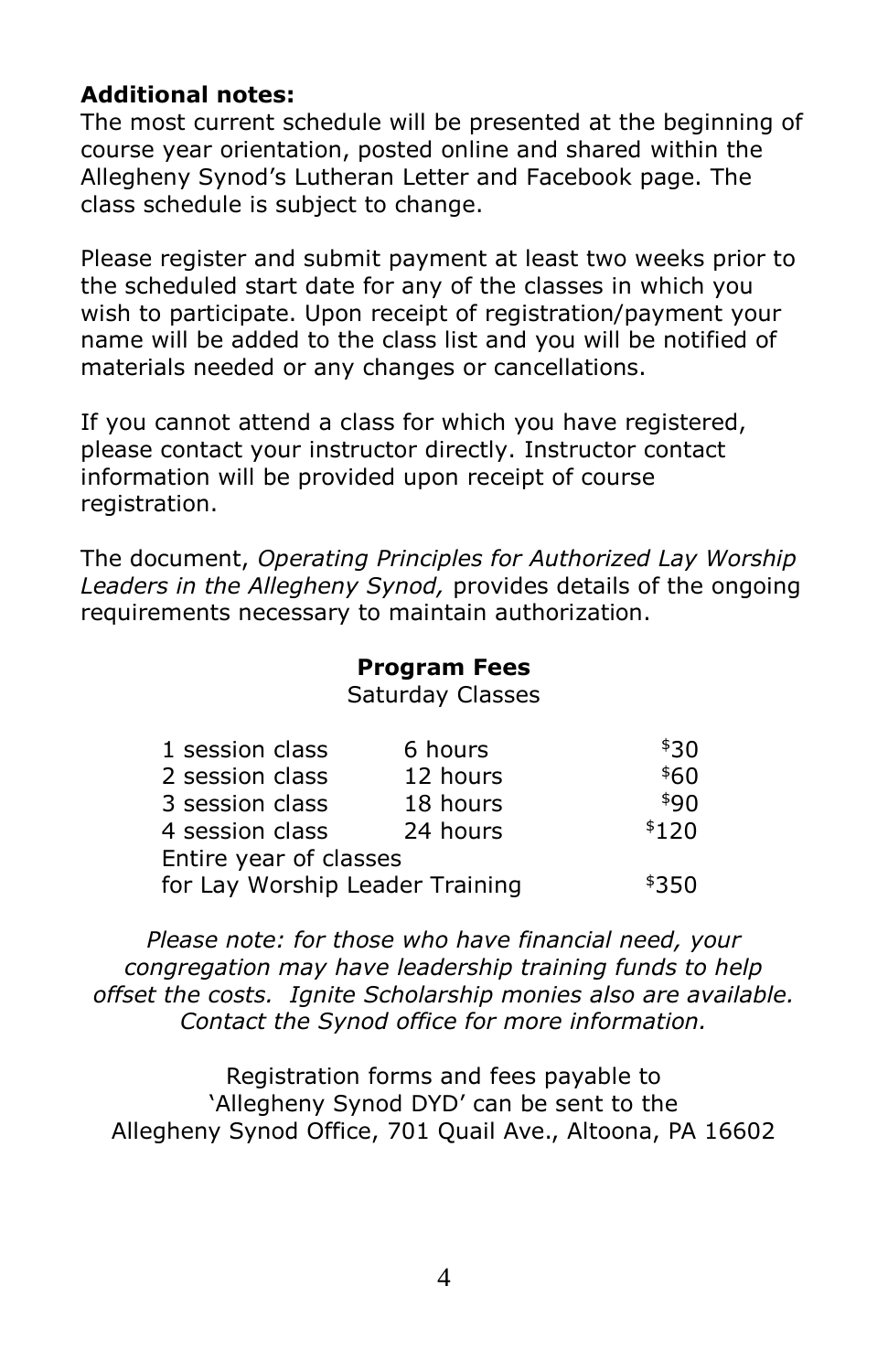|                 | <b>Additional Classes</b> |      |
|-----------------|---------------------------|------|
| 2 session class | 3 hours                   | \$15 |
| 3 session class | 4.5 hours                 | \$23 |
| 4 session class | 6 hours                   | \$30 |

#### **Class Schedule and Descriptions**

*Those classes marked with an asterisk \* fulfill the requirements for authorization within the Allegheny Synod's Lay Worship Leader program. All other classes will fulfill the Lay Worship Leader's personal enrichment requirement.*

#### **Lutheran Confessions\***

Pastor Ruth Jensen

*The Book of Concord is the basis for this study, including the Augsburg Confession, the Apology of the Augsburg Confession, the Smalcald Articles, the Formula of Concord, and review of the Small and Large Catechisms. Its various writers are discussed* 

Saturdays, September 28, October 5, 12; 9:00 a.m. to 3:00 p.m. Allegheny Synod Office 701 Quail Avenue, Altoona, PA **\$90** 

#### **Spirituality\***

Pastor Nancy Hoover

How do you approach prayer? Do some aspects of worship really connect while others leave you a bit cold? Do your friends or family members seem to relate differently to God and the Bible? Is spirituality about what I think or what I feel, or both? The goal of the course is to aid participants in discerning ways of prayer and devotion that are suitable for them as individuals within faith communities, as well as some appropriately challenging ways to inspire further exploration.

Saturday, January 25, 9:00 a.m. to 3:00 p.m. Allegheny Synod Office 701 Quail Avenue, Altoona, PA  $$30$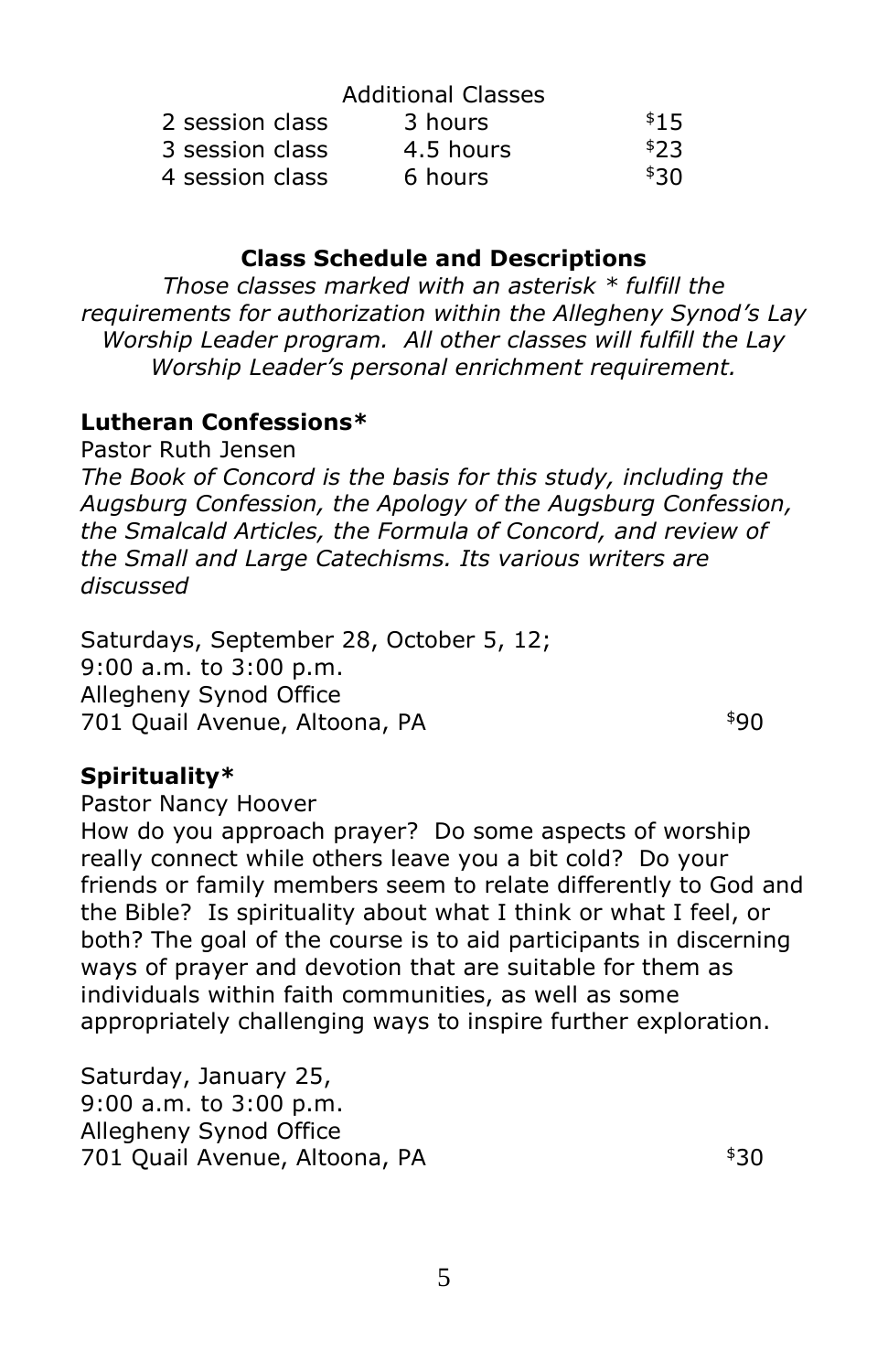# **Old Testament\***

Pastor Traci Marriott-Bowman *The Old Testament is presented as the "Hebrew Bible," studying the Law, the Prophets, and the Writings. The rich history, culture, and beliefs of the Jewish people are explored. Favorite writings, including the stories of creation, the exodus, the divided kingdom, and the psalms, as well as the lives of Moses, Abraham and Sarah, Isaac, Jacob, Joseph, David, prophets, kings, and many others are discussed. The origins and authors of the books are considered.*

Saturdays, October 19, 26 and November 2 9:00 a.m. to 3:00 p.m. Allegheny Synod Office 701 Quail Avenue, Altoona, PA **\$90** 

#### **Church History\***

Pastor Scott Schul *The development of the church is discussed, from its beginnings after the resurrection of Christ, to the Reformation, and into today's Lutheran Church. Martin Luther and other Reformation leaders are studied.*

Saturdays, January 4, 11; 9:00 a.m. to 3:00 p.m. Allegheny Synod Office 701 Quail Avenue, Altoona, PA **\$60** 

# **Luther's Catechism\***

Pastor Ralph Hamer *The Small and Large Catechisms are considered, with emphasis on Luther's teachings on the Ten Commandments, the Creed, and the Lord's Prayer. Baptism and the Eucharist are also discussed.* 

Saturdays, November 9, 23 9:00 a.m. to 3:00 p.m. Allegheny Synod Office 701 Quail Avenue, Altoona, PA **\$60**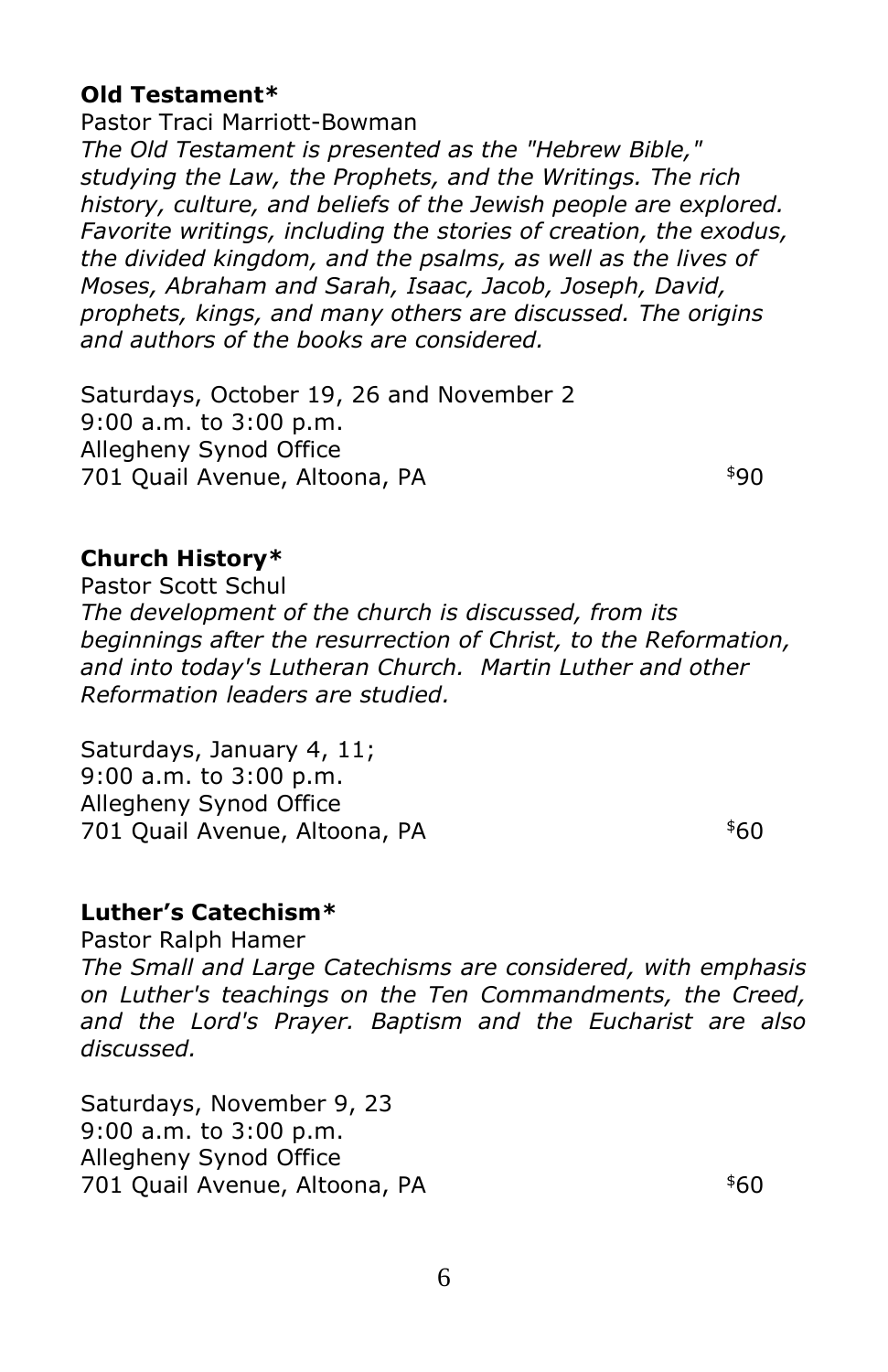# **Stewardship and Mission\***

Pastor Traci Marriott-Bowman *Stewardship – it's not just about money, but when it comes to talking about money, it's not an easy topic for us Lutherans. We'll review various models for holistic approaches to congregational stewardship and hopefully become more comfortable in our discussions about the role of money in our lives and the life of the congregation.*

Saturday, February 29; 9:00 a.m. to 3:00 p.m. Allegheny Synod Office 701 Quail Avenue, Altoona, PA  $$30$ 

# **Preaching and Practicum\***

Pastor Kevin Shock

*This course addresses the task of preaching and gives practical advice on sermon preparation, including research, exploration of a text, and presentation. While designed primarily for those in the lay worship leader track, others will find the information valuable in exploring scripture. Each student will prepare and deliver at least one sermon for the class. +Preaching can be taken without the practicum for enrichment.*

Saturdays, February 1, 8, 15, 22 9:00 a.m. to 3:00 p.m. Allegheny Synod Office *(Practicum will be held in a congregation to be determined)* 701 Quail Avenue, Altoona, PA **\$120** 

#### **New Testament\***

Pastor Ralph Hamer

*The Gospels of Matthew, Mark, Luke and John are studied, compared and contrasted. The birth, ministry, teachings, death, resurrection and ascension of Christ are explored. The parables are considered in their historical context and their emphasis on the Kingdom of God. The writings of Paul, Peter, and other New Testament writers are discussed in their historical contexts and in relation to the Gospel message.*

Saturdays, March 7, 14, 28 9:00 a.m. to 3:00 p.m. Allegheny Synod Office 701 Quail Avenue, Altoona, PA  $$90$